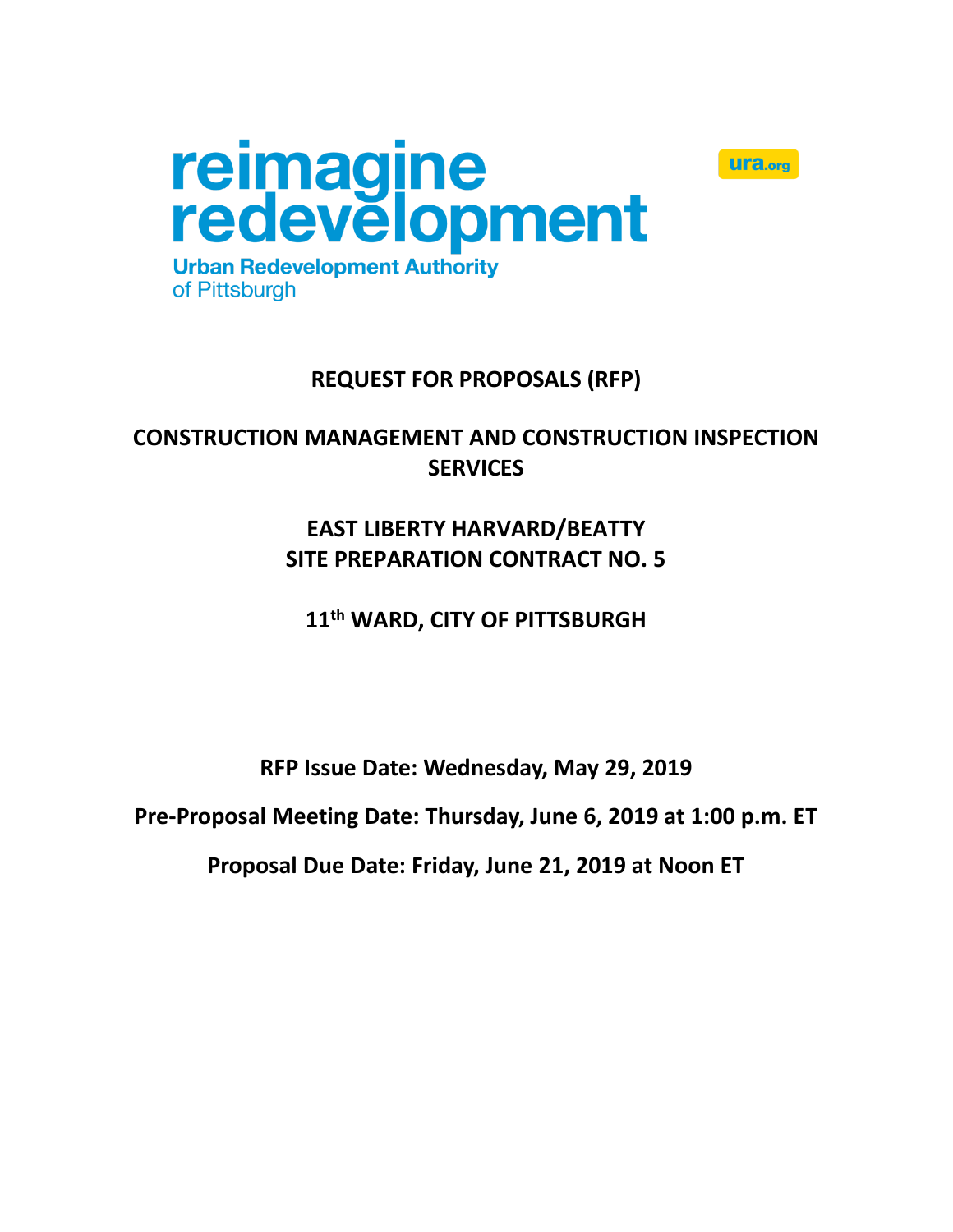## **URBAN REDEVELOPMENT AUTHORITY OF PITTSBURGH REQUEST FOR PROPOSALS (RFP) Construction Management and Construction Inspection Services East Liberty Harvard/Beatty Site Preparation Contract No. 5 Issued on Wednesday, May 29, 2019**

### **INTRODUCTION**

The Urban Redevelopment Authority of Pittsburgh (URA) is seeking proposals for a construction management and inspection firm (Firm) to oversee the construction of Beatty Street and Harvard Street at Station Street and North Euclid Avenue in the 11<sup>th</sup> Ward of the City of Pittsburgh (City) in the East Liberty neighborhood. This work consists of but is not limited to: grading, installation of storm drainage appurtenances, installation of water lines, installation of sanitary sewer lines, concrete pavement and base, street lights, sidewalks, curbs, ADA accessible ramps, construction of driveways, and landscaping. The cost of the improvements for the project is estimated at \$1,700,000.

The selected Firm will not serve as the constructor or designer of the project. Mackin Engineering Company, the firm responsible for the design of the East Liberty Harvard/Beatty Site Preparation Contract, will provide consultation services during construction to address design issues and to perform shop drawing review.

The East Liberty Harvard/Beatty Site Preparation Contract is anticipated to be completed in 248 calendar days. A mandatory shutdown will take place during the winter season. The work is expected to begin around August 5, 2019. The proposal should allow for an additional four (4) weeks in your schedule for contract close-out and possible construction extensions that may result from unknown field conditions.

It will be the responsibility of all interested Firms to contact Mr. McGarry Luginski, project engineer, at [mluginski@ura.org](mailto:mluginski@ura.org) to request a OneDrive link to the specifications, pre-bid schedule, and drawings of the project. Addendums will be sent out to all interested Firms via email.

A full set of construction drawings for the project is available for review in the Engineering & Construction Department of the URA offices, 11<sup>th</sup> Floor, 200 Ross Street, Pittsburgh, PA, 15219. Please contact Mr. McGarry Luginski, project engineer.

To assist the URA in its evaluation of the qualifications of potential construction management/inspection Firms, we request that the following information be presented in the response to this RFP, in the same order and format as listed below.

Any supplemental information that you may wish to include regarding your qualifications should be attached as a separate exhibit to your response. Note that the selection criteria listed below is not necessarily listed in order of ranking importance.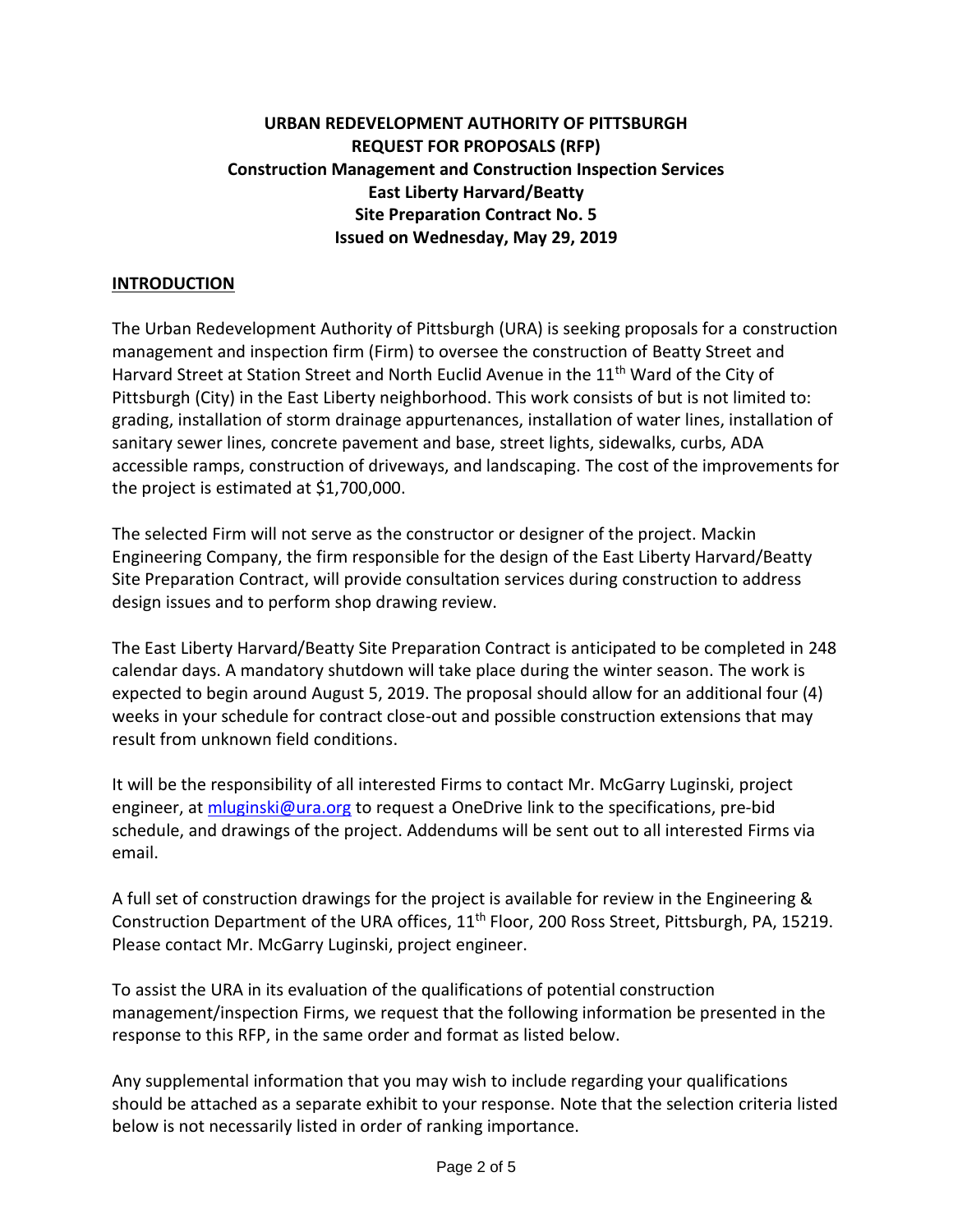### **PROPOSAL REQUIREMENTS**

- 1. Identify personnel who will be assigned to work as field inspection staff and as office support staff during construction of the project. Attach resumes of key personnel.
- 2. Provide a list of projects completed by your Firm, with associated construction costs, dollar amounts, name of owner's contact and phone number that deal specifically with utility installation, grading, landscaping, concrete pavement and base, street lights, sidewalks, curbs, ADA accessible ramps, construction of driveways, and similar construction projects located in urban areas. In particular, cite projects performed for/within the City. Indicate the amount of your construction management fee for each of the projects.
- 3. Indicate work that you would anticipate subcontracting to others and provide the names of the companies to be used, as well as the individuals that will be assigned to this project. Indicate the projected subcontract amounts and include your subconsultant fees and associated information in the master spreadsheet.
- 4. Discuss your current workload and your ability to staff this project.
- 5. The URA has a long history of diversity and inclusion within all its programs and other activities. The URA encourages the full participation of minority and women business owners and professionals in this effort. The URA requires that all respondents demonstrate a good faith effort to obtain minority and women-owned business enterprise (MWBE) participation in work performed in connection with URA projects. In the form of a narrative, state as succinctly as possible your Firm's efforts to provide opportunities for MWBE firms. MWBE participation can be satisfied by:
	- a. Ownership/partnership of firm;
	- b. Use of minority- or women-owned businesses as vendors for legal, printing, office supplies, travel, etc.; and
	- c. Subcontracting with organizations owned and controlled by minorities and/or women. If this is to be done, that fact, and the name of the proposed subcontracting organizations, must be clearly identified in the proposal.

Any questions about MWBE requirements should be directed to **MWBE@ura.org.** 

- 6. Indicate the MWBE status of your firm.
- 7. Submit a fee for construction services outlined in Attachment "A." Break down the fee for construction services in terms of "on-site" inspection costs and office supervisory support costs. Identify personnel that will be assigned to work "on-site" during construction of the project and attach their resumes. Indicate which members of the proposed "on-site" personnel are familiar with the construction documentation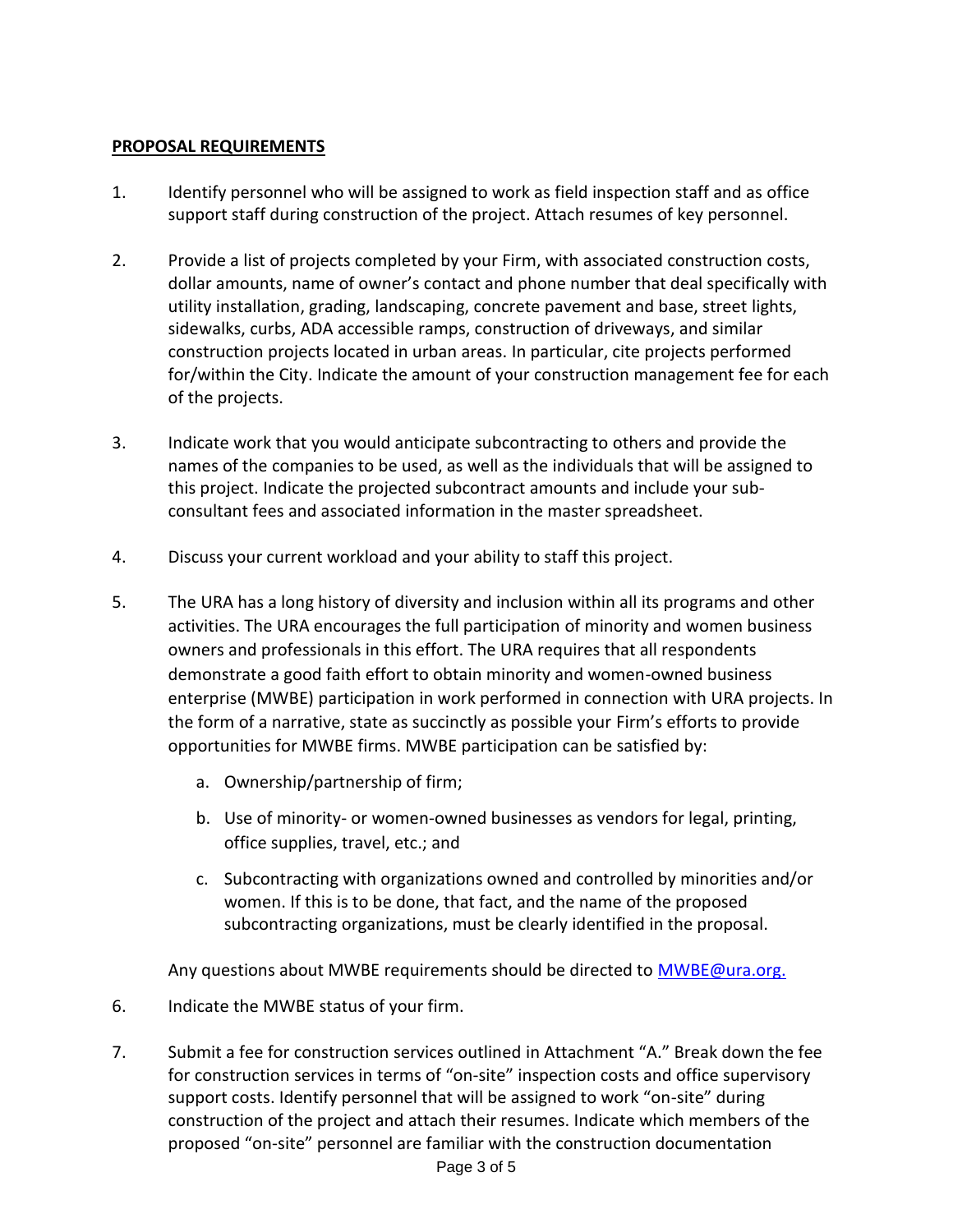requirements of the Pittsburgh Water and Sewer Authority (PWSA) and the City of Pittsburgh Department of Mobility and Infrastructure (DOMI) and list specific projects where their procedures have been implemented. Also indicate their experience associated with utility installation, grading, landscaping, concrete pavement and base, street lights, sidewalks, curbs, ADA accessible ramps, and the construction of driveways.

- 8. The fee component of the proposal shall identify the derivation of the fee by detailing the hours and personnel for each of the tasks. Include cost and manpower tables, rates, and markups used to calculate the summarized costs. **Include a master spreadsheet that includes the total level of effort (manhours) for each major task.** The spreadsheet shall list employee name, job classification, projected hours, pay rates, overhead factors, direct costs, and profit in separate columns. Prime sub-consultants/subcontractors which make up your team shall be included in the master spreadsheet. The following shall be clearly identified in your fee proposal:
	- The job classifications and direct hourly rates applied to the work tasks
	- The proposed overhead factor to be applied to the salary cost
	- The fee or percentage of profit proposed for the services
	- The reimbursable/direct costs projected, including sub-consultant fees
	- Assumptions made in estimating time and costs

### **PRE-PROPOSAL MEETING**

A pre-proposal meeting will be held on Thursday, June 6, 2019 at 1:00 p.m. ET at the URA offices, 13<sup>th</sup> Floor, Wherrett Room.

#### **CONSULTANT SELECTION CRITERIA**

Selection for this assignment will be made based on the following criteria:

- 1. The qualifications of the staff and subcontractors assigned to the project and their professional experience with similar type projects
- 2. Organization and management of the project, including efficient staff utilization
- 3. The MWBE narrative and the overview of the Firm's strategy toward MWBE participation
- 4. The fee proposal

#### **PROPOSAL SUBMISSION AND PROCESSING**

Three (3) copies of the proposal must be submitted.